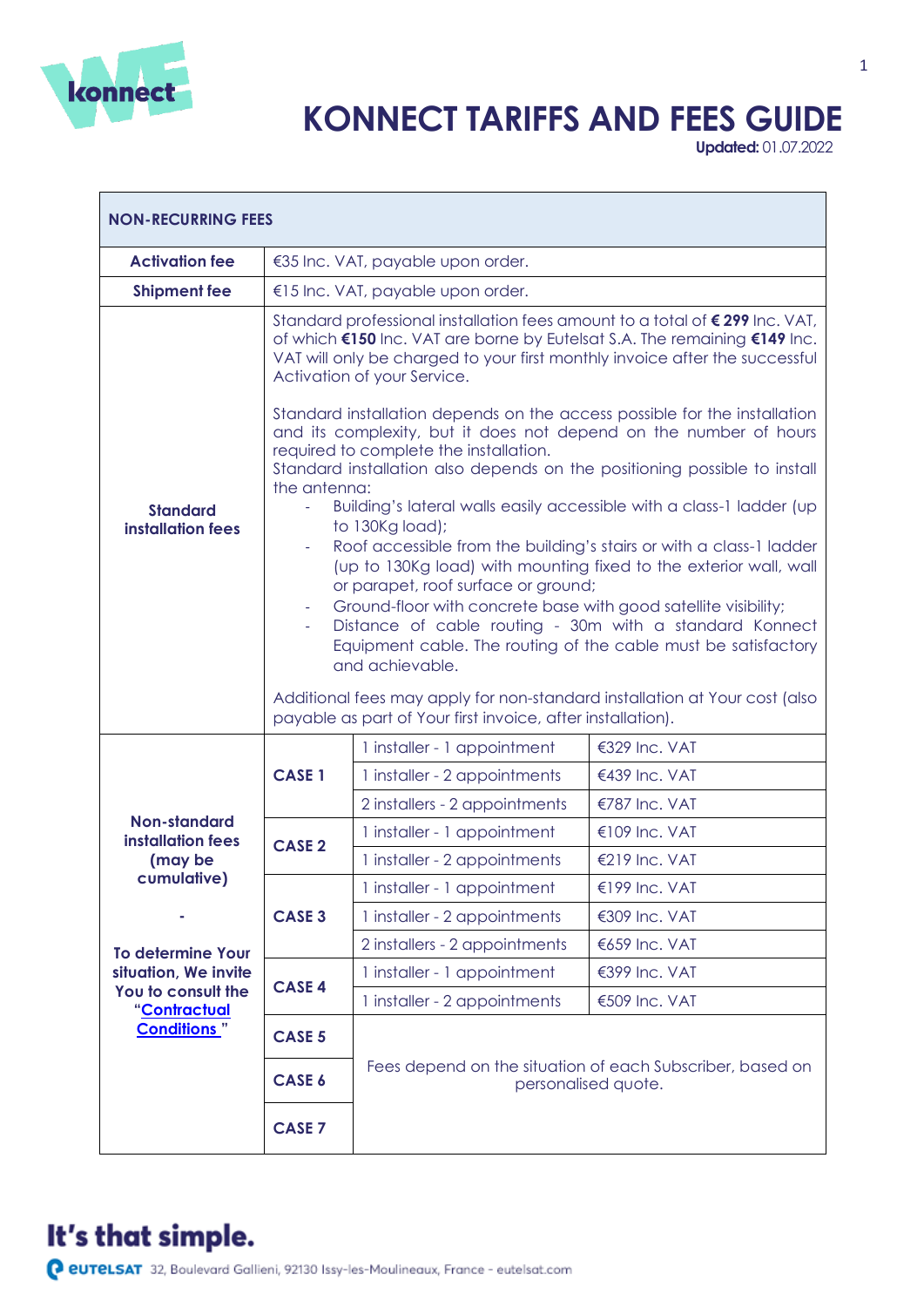|                                                                        | Standard and non-standard installation fees constitute services<br>independent of the satellite internet access services, to be paid upon<br>completion of the installation and will not be reimbursed in case the right<br>of withdrawal is exercised.                                                                                                                                                                                                                                                                                                                                                  |  |  |
|------------------------------------------------------------------------|----------------------------------------------------------------------------------------------------------------------------------------------------------------------------------------------------------------------------------------------------------------------------------------------------------------------------------------------------------------------------------------------------------------------------------------------------------------------------------------------------------------------------------------------------------------------------------------------------------|--|--|
|                                                                        | Absence or late cancelation of your scheduled appointment:<br>In the event you fail to cancel your scheduled appointment for a<br>professional installation with a minimum prior cancellation notice of two<br>(2) complete working days, you may be charged a cancellation fee of<br>€30 Inc. VAT.                                                                                                                                                                                                                                                                                                      |  |  |
| <b>Engineer call-out</b><br>fees                                       | Once the equipment is installed:<br>The first three (3) months following the installation (except in the<br>case of natural disaster): free<br>At the end of the three-month (3) period:<br>In case of electronic failure of the Konnect Equipment: free<br>In other cases: From €229 Inc. VAT to €409 Inc. VAT<br>depending on the time spent by the engineer.                                                                                                                                                                                                                                          |  |  |
| <b>Removal</b>                                                         | You shall bear the cost of removing the Konnect Equipment.<br>However, if You benefited from standard installation or non-standard<br>installation (CASES 1 to 4 and 7) and You want the Konnect Equipment<br>removed, Eutelsat S.A. will put you in contact with an engineer, in which<br>case the fees for removal will be approximately €199 Inc. VAT (or €299<br>Inc. VAT if the presence of two engineers is required).<br>For non-standard installations (CASES 5 and 6), Eutelsat S.A. will also put<br>You in contact with an installer and you will receive a quote for the cost<br>of removal. |  |  |
| <b>Fees for changing</b><br>Package                                    | No fee.                                                                                                                                                                                                                                                                                                                                                                                                                                                                                                                                                                                                  |  |  |
| <b>Termination fees</b>                                                | If Your commitment period is still current<br>If You wish to end your subscription with Us, You must give 30-day prior<br>notice. If You are within Your minimum commitment period, You may be<br>liable for early termination fees. The amount of the early termination fee<br>is calculated by charging You the amount equivalent to Our cheapest<br>package existing at the time of Your subscription and applying that<br>monthly amount to the number of remaining months between the end of<br>the 30-day notice period and the end of Your minimum commitment<br>period.                          |  |  |
|                                                                        | If Your commitment period has expired<br>No termination fees will be applied.                                                                                                                                                                                                                                                                                                                                                                                                                                                                                                                            |  |  |
| <b>Return fees and</b><br>invoicing of the<br><b>Konnect Equipment</b> | In case of cancellation before the installation/Activation of Your Services,<br>you will be required to return all Konnect Equipment using the shipping<br>label provided to you by Eutelsat S.A., cost being borne by Eutelsat S.A<br>If You fail to return the Konnect Equipment within 30 days from the<br>notification of your cancelation, You will receive an invoice for €240 Inc.<br>VAT.                                                                                                                                                                                                        |  |  |
|                                                                        | In case of withdrawal or termination, You will be asked to return only the<br>Modem Box ((with the wifi router along with its cable and power supply<br>unit) included in the Konnect Equipment using the shipping label<br>provided to you by Eutelsat S.A., cost being borne by Eutelsat S.A<br>In case of Your failure to return the Modem (with the wifi router along with<br>its cable and power supply unit) within 30 days from the notification of                                                                                                                                               |  |  |

## It's that simple.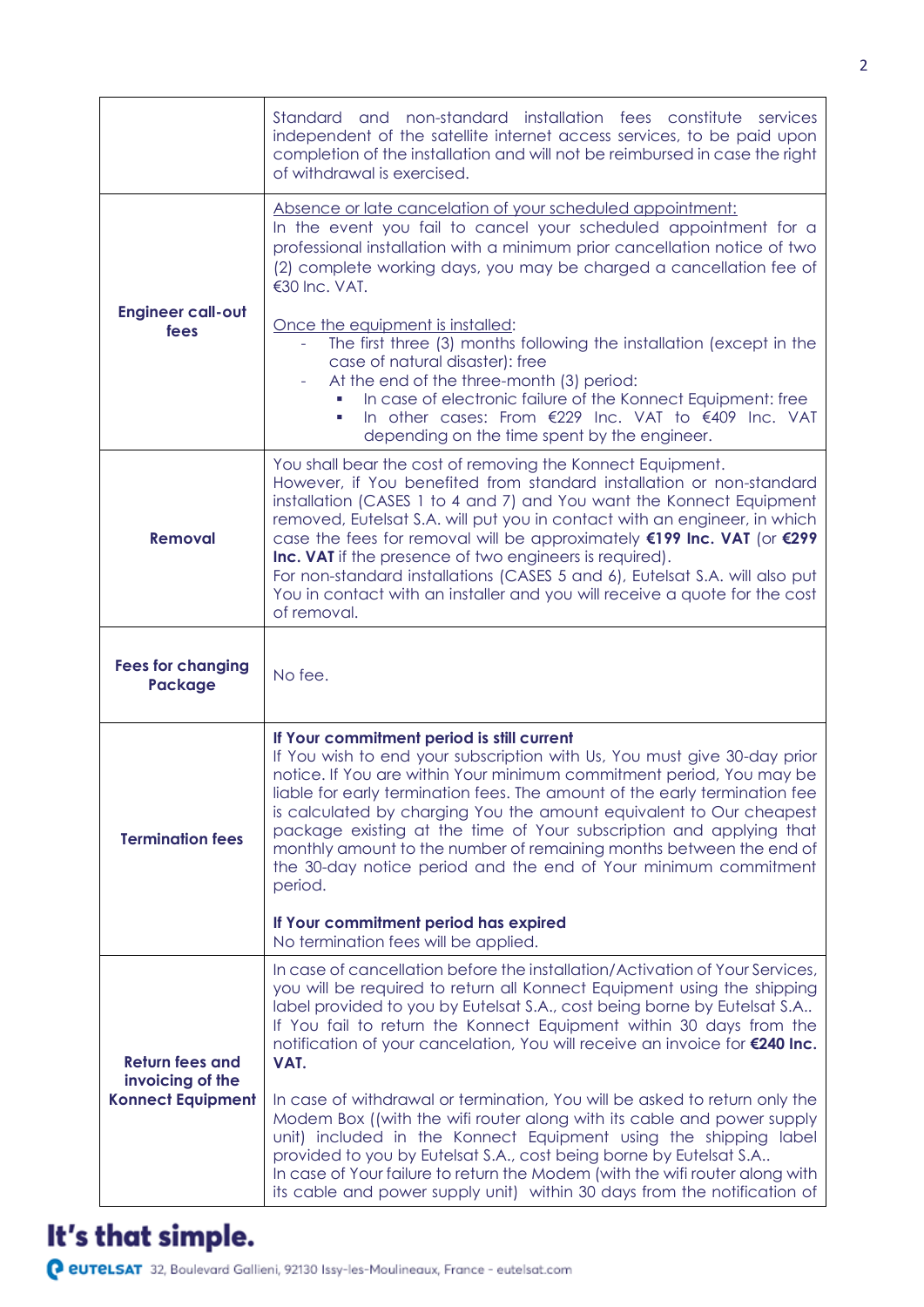| Your withdrawal or termination, You will receive an invoice for €130 Inc.<br><b>VAT</b> for the Modem Box.                                                                                                                                                                                                                                                                                                                             |
|----------------------------------------------------------------------------------------------------------------------------------------------------------------------------------------------------------------------------------------------------------------------------------------------------------------------------------------------------------------------------------------------------------------------------------------|
| In the event that all or part of the Konnect Equipment is returned for<br>replacement or repair during Your subscription period, the return fees<br>(approximately €25 Inc. VAT) will be paid by Eutelsat S.A. These may<br>subsequently be invoiced to You if the malfunction of the Konnect<br>Equipment is caused by You and not as a result of a manufacturing<br>defect.                                                          |
| In the event that the malfunction of the Konnect Equipment caused by<br>You and not as a result of a manufacturing defect and requires the<br>replacement of all or part of the Konnect Equipment, You will be invoiced<br>for the part requiring replacement at the following rates:<br>Modem Box: €130 Inc. VAT<br>$\bullet$<br>• Antenna: $\epsilon$ 60 Inc. VAT<br>• Transmit and Receive Integrated Assembly (TRIA): €50 Inc. VAT |

| <b>MONTHLY</b><br><b>FEES</b>                                      | <b>Konnect Starter</b>                                                                                                                                                                                                                                                                                                                                                                                                                                                                                                                                                                                                                                                                                                                                                                                                                                                                                                                                                                                                                                                                                                                                                                                                                                                           | <b>Konnect Lite</b>   | <b>Konnect Plus</b>   |
|--------------------------------------------------------------------|----------------------------------------------------------------------------------------------------------------------------------------------------------------------------------------------------------------------------------------------------------------------------------------------------------------------------------------------------------------------------------------------------------------------------------------------------------------------------------------------------------------------------------------------------------------------------------------------------------------------------------------------------------------------------------------------------------------------------------------------------------------------------------------------------------------------------------------------------------------------------------------------------------------------------------------------------------------------------------------------------------------------------------------------------------------------------------------------------------------------------------------------------------------------------------------------------------------------------------------------------------------------------------|-----------------------|-----------------------|
| <b>Monthly</b><br><b>Package</b><br>price<br>(excluding<br>offers) | €37.90 Inc. VAT/month                                                                                                                                                                                                                                                                                                                                                                                                                                                                                                                                                                                                                                                                                                                                                                                                                                                                                                                                                                                                                                                                                                                                                                                                                                                            | €47.90 Inc. VAT/month | €67.90 Inc. VAT/month |
| Konnect<br><b>Equipment</b>                                        | Supplied to You by Eutelsat S.A.                                                                                                                                                                                                                                                                                                                                                                                                                                                                                                                                                                                                                                                                                                                                                                                                                                                                                                                                                                                                                                                                                                                                                                                                                                                 |                       |                       |
| <b>Public IP</b><br><b>Address</b><br>Option                       | Monthly price: €5 Inc. VAT/month                                                                                                                                                                                                                                                                                                                                                                                                                                                                                                                                                                                                                                                                                                                                                                                                                                                                                                                                                                                                                                                                                                                                                                                                                                                 |                       |                       |
| Offer(s)                                                           | Under the current "30-Day No Commitment Promise" applicable to any<br>first subscription to a Konnect Package made between July 1 and<br>September 28, 2022 (included), you are offered the possibility to<br>terminate your contract without paying the termination fee for a period<br>up to thirty (30) calendar days following the Activation of the Service.<br>Your Activation fee and Your Shipment fee will be refunded but you will<br>not be refunded the standard and any non-standard installation costs if<br>they apply.<br><b>Plus and Lite Promotion 2022</b><br>Konnect Plus: any first subscription per household to a Konnect Plus<br>package made between July 1 and September 28, 2022 (included) will<br>enjoy for three months: (i) the Plus package at the discounted rate of<br>€47.90 Inc. VAT/month (instead of €67.90 Inc. VAT/month); (ii)the<br>standard Professional installation at the discounted rate of €0 (instead<br>of €149 Inc. VAT/month).<br>Konnect Lite: any first subscription per household to a Konnect Lite<br>package made between July 1 and September 28, 2022 (included) will<br>enjoy for three months: (i) the Lite package at the discounted rate of<br>€37.90 Inc. VAT/month (instead of €47.90 Inc. VAT/month); (ii) the |                       |                       |

## It's that simple.